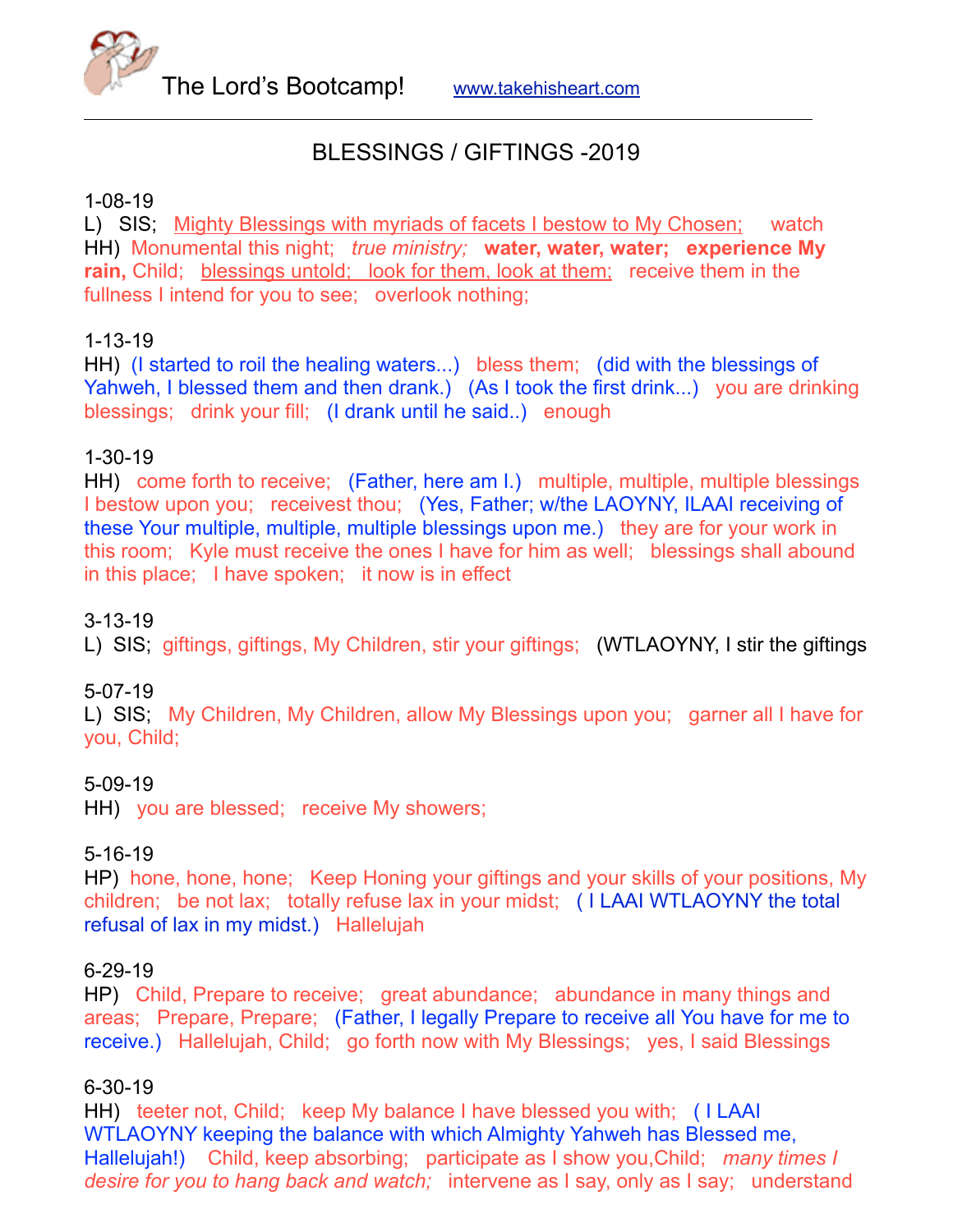## 7-01-19

HH) yield, yield, yield all to Me; understand; all, everything yielded to Me; (Yes, Father, I agree and choose to do so.) now, tend to those who grieve; **bless them and sweep what you can from them;** 

# 7-23-19

L) SIS; great gifts, great gifts, great gifts; expect with all hope; understand; ( I LAAI WTLAOYNY expecting great gifts with all hope. Hallelujah!) I agree, Amen

# 10-02-19

HH) sense Me, Child, sense Me; Prepare to receive, Prepare to receive; *Blessings this night; Cherish them;* Cherish them for they are special, special, special; take not for granted; understand;

## 11-24-19

HH) stand, again I say stand, My Child; *My Blessings, My Blessings I now bestow upon you, My Child; receivest thou them;* (Yes, Father, I LAAI WTLAOYNY receiving these Your Blessings for me and I thank You for them. Hallelujah!)

## 11-30-19

HP) Prepare to receive; great gifts I desire to bestow upon you; yes, you, My Child; (Father I LAAI, WTLAOLYNY receiving these great gifts You desire to bestow upon me and I thank You for them, Hallelujah!) yes, yes, yes and yes again, My Child, Hallelujah!

### 12-03-19

HH) comfort, I bestow Comfort upon you, Child; yes, you are correct to wonder because there are many kinds; I give you all manner of good, positive Comfort; take and cherish each; be aware and recognize them as they appear unto you; understand; (Yes, Father, and I thank You for each of them.) take great Comfort from seeing healing and receiving it as well; take Comfort in all I shall supply you with during the busiest of upcoming times; I shall add as needs arise; take Comfort in this knowledge, Child; (Yes, Father, I shall.)

#### 12-05-19

HH) (I saw a cotton field that was almost solid white with a beautiful crop of cotton.) Yes, I supply; I supply; fear not for I supply all you need and more; abundantly more; grasp what I am saying; (Father, I thank You for supplying all our needs and for this abundance) use wisely

#### 12-31-19

L) grey skies shall turn to blue; My blue; yes, Child, I want you to watch and expect for more of My Blue; you experienced a triple blessing assuredly and I desire for more, many more for you; now; truly watch and expect; (triple blessings on the  $28<sup>th</sup>$  – Clinton's birth, Kelsey's wedding, Lynsey's attending the wedding) HP) SIS; Child, Child, Child, bless all I tell you to bless; understand; (Yes, Lord) speak blessings into this house that all who enter it this night shall be blessed; ( I legally speak blessings into every part of this house so that all who enter it this night shall be blessed. I LAAI WTLAOYNY this Declaration of blessings. Hallelujah!) Amen, Amen